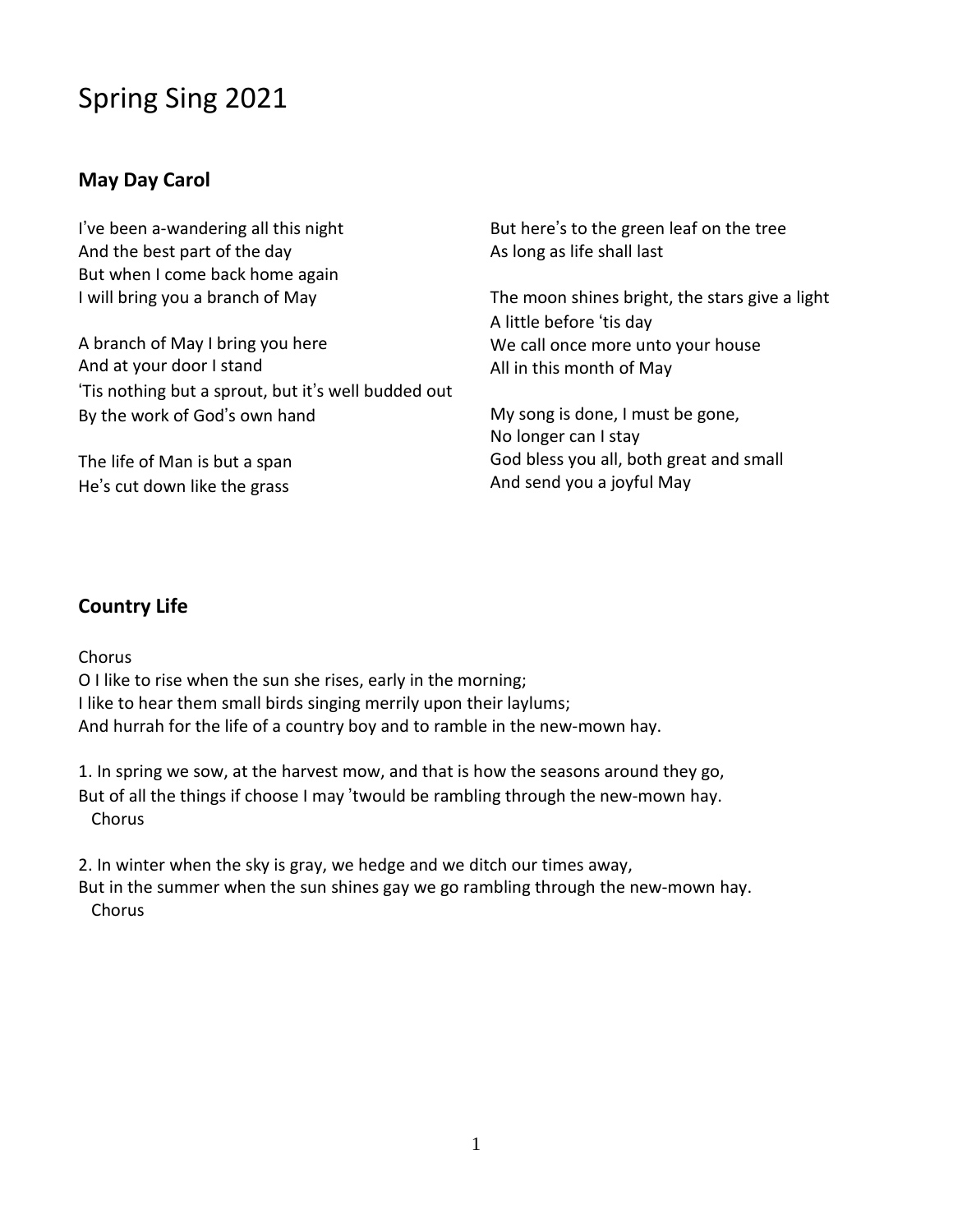#### **Drive Dull Care Away**

Oh, why should we our lot complain Or grieve at our distress? Some think if they could riches gain T'would be true happiness But alas how vain is all their strife Life's cares it will not allay So while we're here with our friends so dear We'll drive dull care away:

#### Chorus

Away, away, away, away We will drive dull care away So while we're here with our friends so dear We'll drive dull care away.

Why should the rich despise the poor? Why should the poor repine? When we shall all in a few short years In equal friendship join They're both to blame, they're all the same We are all made of one clay, So while we're here with our friends so dear We'll drive dull care away: **Chorus** 

The only circumstance in life That I could ever find To conquer care or temper strife Was a contented mind With this in store we have much more Than all things else can convey So while we're here with our friends so dear We'll drive dull care away: **Chorus** 

So let us make the best of life Not rendering it a curse But take it as you would a spouse For better or for worse Life at its best is but a jest Like a dreary winter's day So while we're here with our friends so dear We'll drive dull care away: **Chorus** 

### **This Little Light of Mine**

This little light of mine, I'm gonna let it shine This little light of mine, I'm gonna let it shine This little light of mine, I'm gonna let it shine Let it shine, let it shine, let it shine

All up in my house, I'm gonna let it shine All up in my house, I'm gonna let it shine All up in my house, I'm gonna let it shine Let it shine, let it shine, let it shine

All out in the world, I'm gonna let it shine All out in the world, I'm gonna let it shine (2x) Let it shine, let it shine, let it shine

While out in the dark, I'm gonna let it shine While out in the dark, I'm gonna let it shine (2x) Let it shine, let it shine, let it shine

While I'm feelin 'sad, I'm gonna let it shine While I'm feelin 'sad, I'm gonna let it shine (2x) Let it shine, let it shine, let it shine

In our Spring Sing, I'm gonna let it shine In our Spring Sing, I'm gonna let it shine (2x) Let it shine, let it shine, let it shine Let it shine, let it shine, let it shine Let it....SHINE!!!!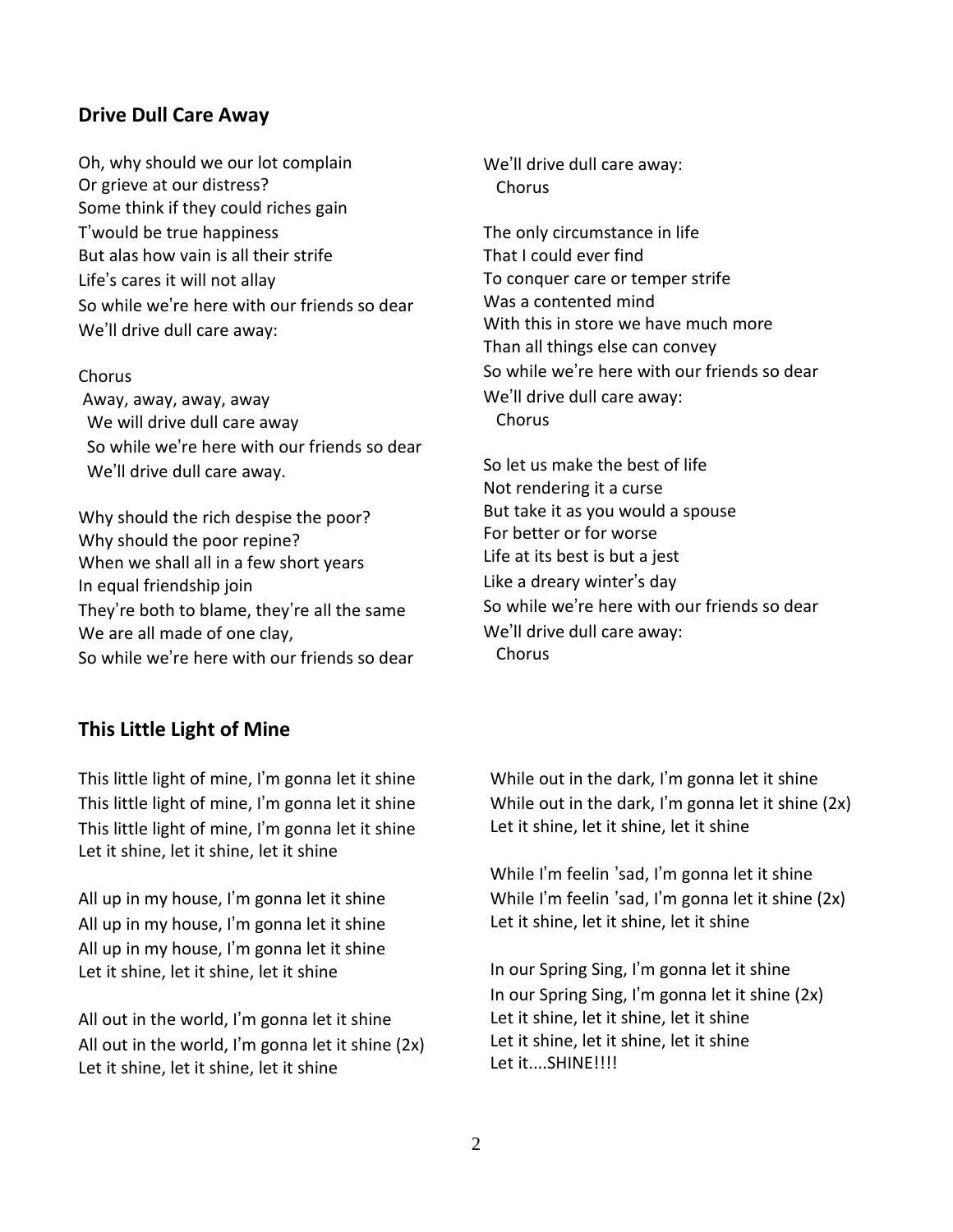# **Julian of Norwich**

Chorus:

Ring out! bells of Norwich, and let the winter come and go. All shall be well again, I know.

Loud are the bells of Norwich and the people come and go Here by the Tower of Julian I tell them what I know. **Chorus** 

Love, like the yellow daffodil, is coming through the snow. Love, like the yellow daffodil, is Lord of all I know. Chorus

Ring for the yellow daffodil, the flower in the snow. Ring for the yellow daffodil, and tell them what I know. Chorus

All shall be well, I'm telling you, let the winter come and go! All shall be well again, I know. Chorus

### **Balymena**

Balymena, Balymena, Balymena in the harbor (2x) Take the Balymena to the dock and we paint the Balymena black (2x)

Brothers we are and sisters we'll be, you till the soil and I sail the sea To the ship Balymena you gave your best, till the raging sea laid your soul to rest

Chorus: Balymena, Balymena, Balymena in the harbor (2x) Take the Balymena to the dock and we paint the Balymena black (2x)

No more, no more to hear the tale of how you tamed the mighty whale Or the girl who waited so patiently will wait no more by the sea Chorus (2x)

# **Mama Lay**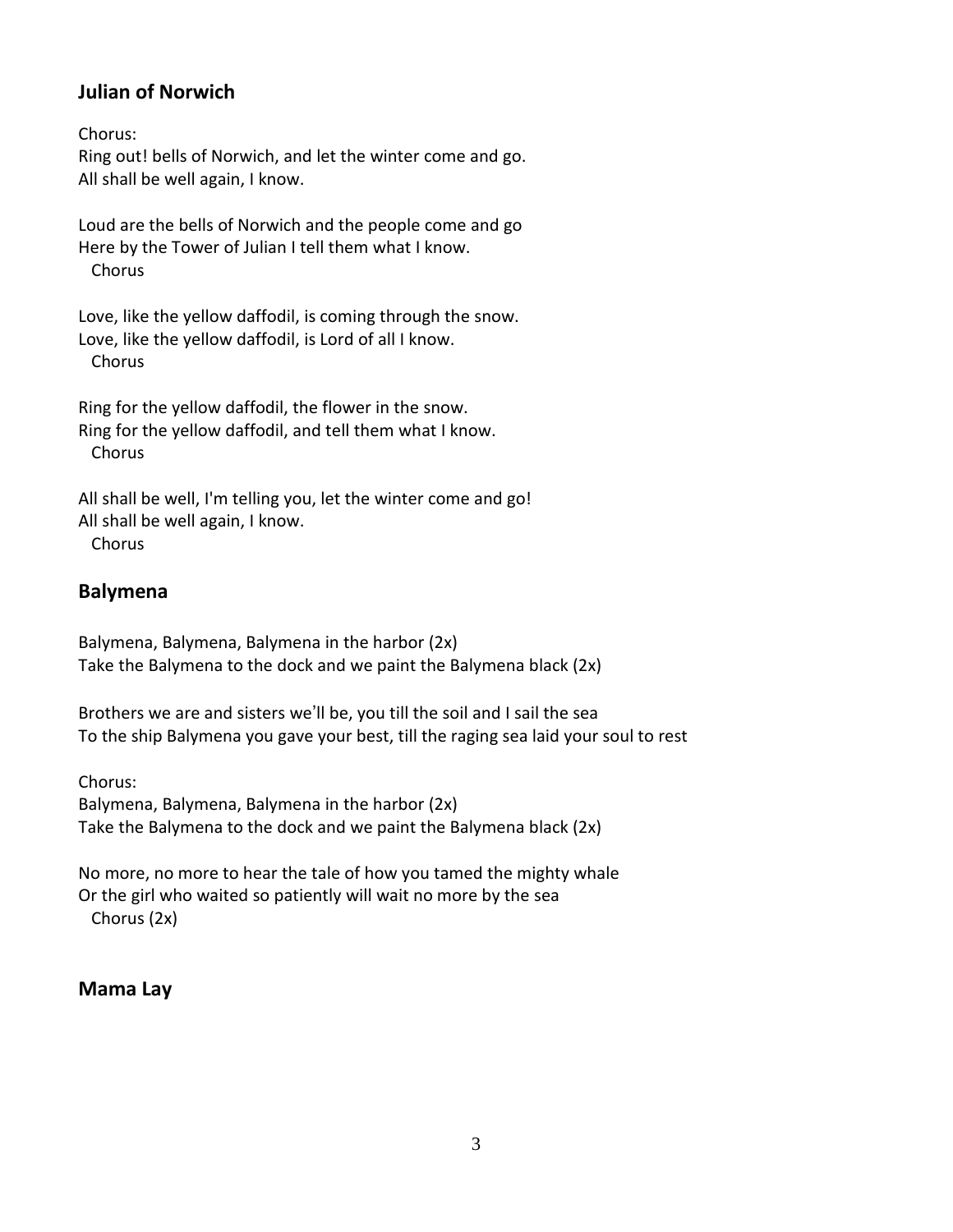# **Red Winged Blackbird**

Thought I heard a red winged blackbird, Red winged blackbird down my road. (2x)

Chorus:

Thought I heard a red winged blackbird, Red winged blackbird down my road. (2x)

He'll be there beside the river, When Winter finally breaks its bones, He'll be king among the rushes, He'll be master of his home. Chorus

**He**'**s Got the Whole World**

He's got the whole world in His hands He's got the whole world in His hands He's got the whole world in His hands He's got the whole world in His hands

He's got the Little Biddy Babies in His hands He's got the Little Biddy Babies in His hands He's got the Little Biddy Babies in His hands He's got the whole world in His hands

He's got the Nurses and the Doctors in His hands He's got the Nurses and the Doctors in His hands  $(2x)$ 

He's got the whole world in His hands

He's got You and Me Brotha, in His hands He's got You and Me Sista, in His hands He's got You and Me Brotha, in His hands

Safe as Moses in the rushes, Builds his home on the river wide, Every time I hear him singing, Makes me feel like Spring inside. Chorus

He'll be in there singing his heart out, He'll be telling me stories too, Of where he went to winter last year, Of how he's going back there too. Chorus

He's got the whole world in His hands He's got All Who Are Worried in His hands He's got All Who Are Worried in His hands (2x) He's got the whole world in His hands

He's got You and Your Family in His hands He's got You and Your Family in His hands (2x) He's got the whole world in His hands

He's got All of His Children in His hands He's got All of His Children in His hands (2x) He's got the whole world in His hands

He's got All of Our Spring Sing in His hands He's got All of Our Spring Sing in His hands He's got The Revels Spring Sing in His hands He's got the whole world, the whole world The whole world in His Hands!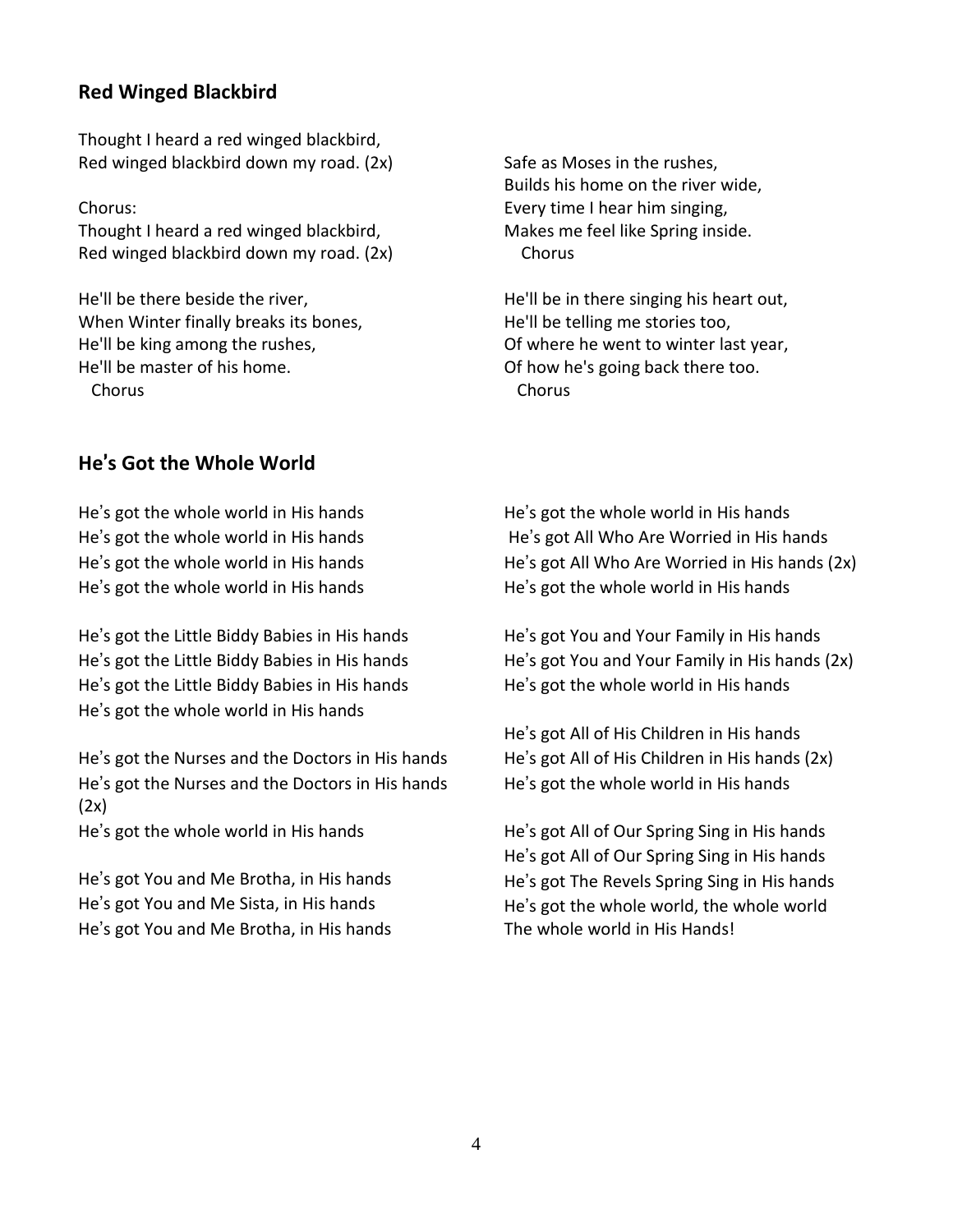# **Give Yourself to Love**

Kind friends all gathered 'round, there's something I would say: What brings us together here has blessed us all today. Love has made a circle that holds us all inside. Where strangers are as family, and loneliness can't hide.

You must give yourself to love if love is what you're after; Open up your hearts to the tears and laughter And give yourself to love, give yourself to love.

I've walked these mountains in the rain, I've learned to love the wind; I've been up before the sunrise to watch the day begin. I've always knew I'd find you, though I never did know how; Like sunshine on a cloudy day you stand before me now.

#### Chorus

So give yourself to love if love is what you're after; Open up your hearts to the tears and laughter And give yourself to love, give yourself to love.

Love is born in fire; it's planted like a seed.

Love can't give you everything, but it gives you what you need. Love comes when you're ready, love comes when you're afraid; It'll be your greatest teacher, the best friend you have made.

Chorus (2x)

# **Air Fa La La lo**

Chorus: Air fa la la lo ho ro air fa la la lay (3x) Fal dee fal o ho ro air fa la la lay

There's a lilt in the song I sing, there's laughter and love, There's a tang o' the sea and blue from heaven above Of care there's none and why should there be forby As long as there's fire in the blood and a light in the eye Chorus

The heather's ablaze wi' bloom the myrtle is sweet There's a song in the air, the road's a song at our feet So step it along as light as a bird on the wing And stepping along we'll join our voices and sing Chorus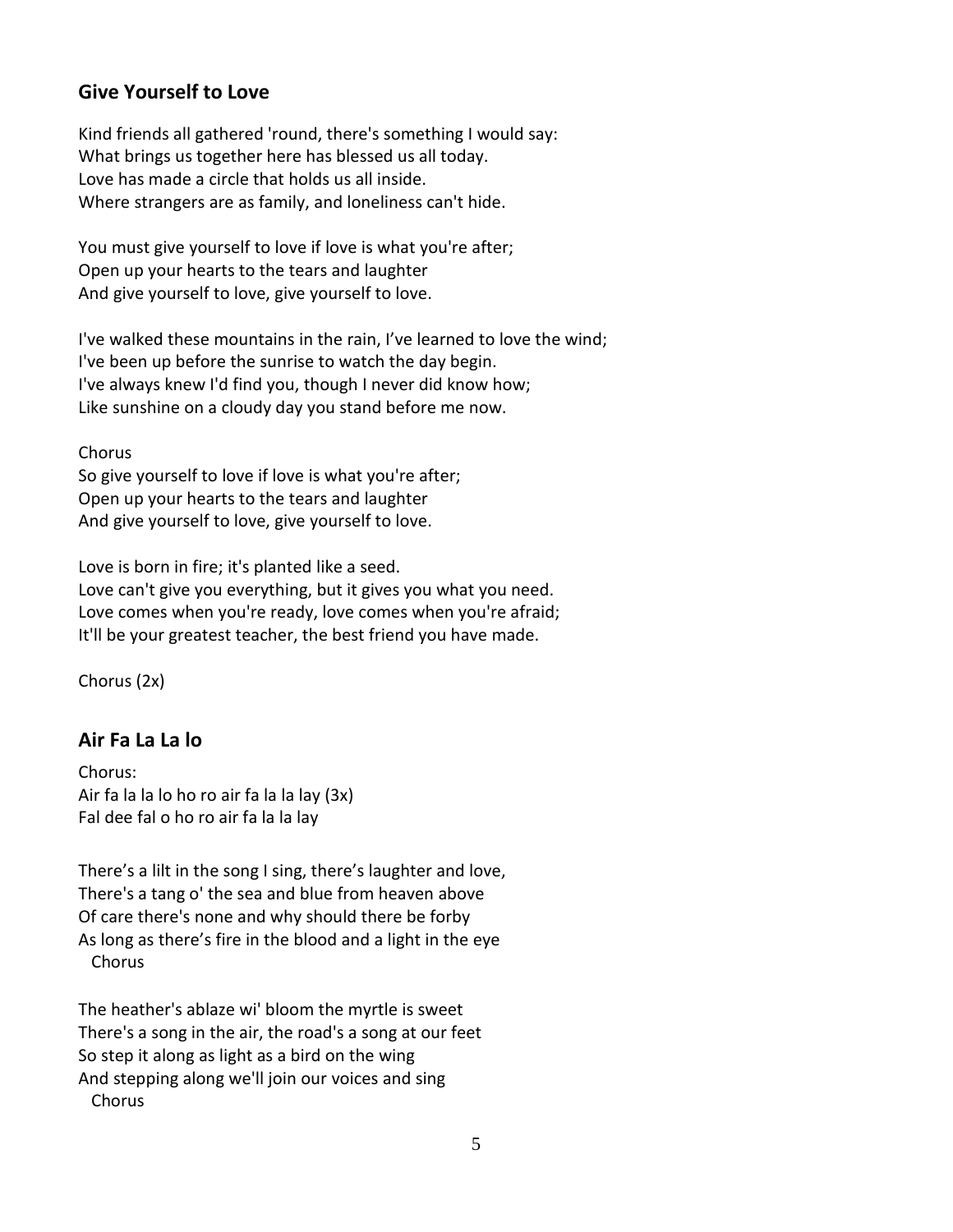And whether the blood be highland, lowland or no And whether the skin be white or black as the sloe Of kith and of kin we are one, be it right be it wrong As long our hearts be true to the lilt of the song Chorus

# **Bring Me Little Water, Sylvie**

Chorus Bring me little water, Sylvie, Bring me little water now, Bring me little water, Sylvie, Every little once in a while.

Put it in a bucket, Sylvie, Put it in a bucket now, Put it in a bucket, Sylvie, Every little once in a while. Chorus

Sylvie come a-runnin', Bucket in her hand, I will bring you water Fast as I can. Chorus

Can't you hear me callin'? Can't you hear me now? I will bring you little water Every little once in a while. Chorus

# **The Wings of a Dove**

If I had the wings of a dove (2x) I would fly, fly away, fly away, and be at rest.

If I had the wings, if I had the wings, If I had the wings then I would fly, fly, fly, fly, If I had no wings, if I had no wings, If I had no wings then I would sing, sing, sing, sing.